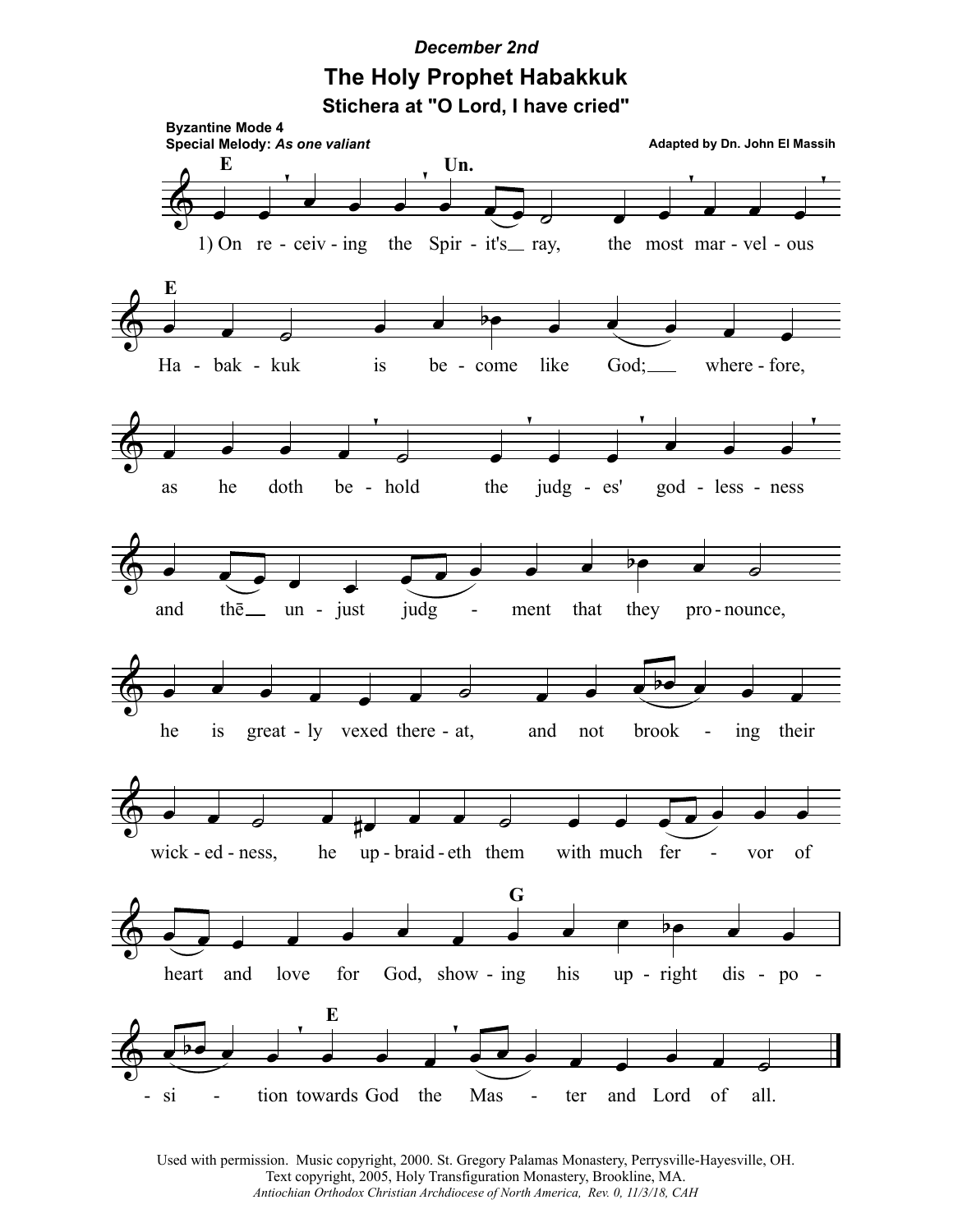

Used with permission. Music copyright, 2000. St. Gregory Palamas Monastery, Perrysville-Hayesville, OH. Text copyright, 2005, Holy Transfiguration Monastery, Brookline, MA. *Antiochian Orthodox Christian Archdiocese of North America, Rev. 0, 11/3/18, CAH*